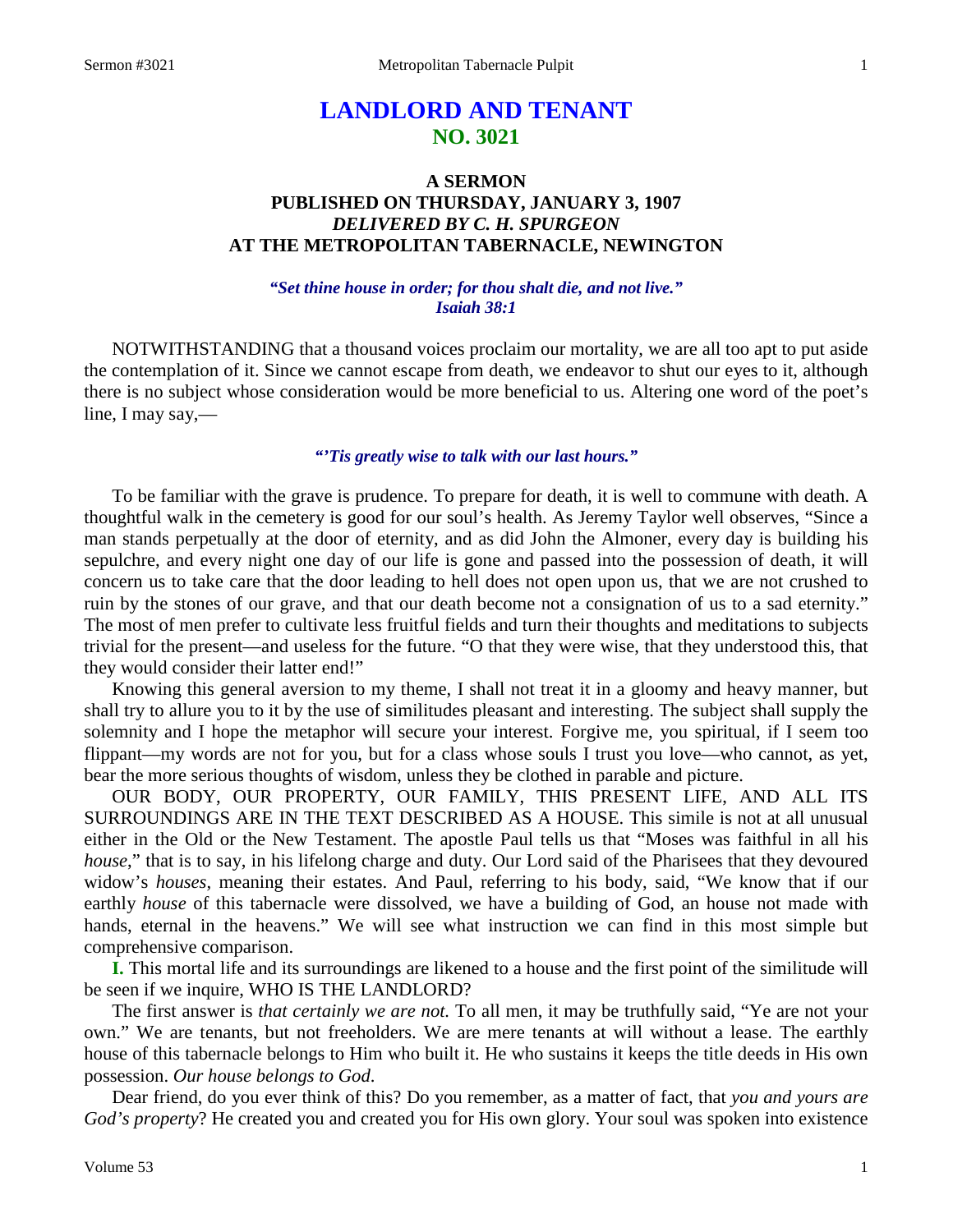by Him. Your bodily powers were all bestowed by His hand. You are the creature of the Almighty. In every vein, sinew, and nerve of your body, there are traces of the Divine Embroiderer's skill. You are God's in all the most secret goings and issues of your life, for to Him you owe every day the continued possession of your existence.

Your breath is in your nostrils, but HE keeps it there. He has but to will it, and the atoms composing your body, which HE now keeps apart from their fellows, would return to the bosom of the earth. You are but a walking heap of dust and the cohesion of the various particles is maintained by the hand of Omnipotence. Let the sustaining power of God be withdrawn, and your bodily house would fall in the ruin of death, and the utter dissolution of corruption.

All that you have around you is in the same predicament, for food and raiment, house and goods, are God's gifts to you. The strength of hand or the nimbleness of brain that has enabled you to accumulate wealth, or to live in comfort, has all come from Him. Day by day you are a commoner at the table of divine bounty, a pensioner hour by hour upon the infinite mercy of God. You have nothing and are nothing but as God pleases. You owe all you have and all you are to Him.

It is most useful for each of us to know *what are the rights of God towards us*. Even if we do not acknowledge them, yet candor demands that at least we hear them defined. Sad is the reflection, however, that when we learn these rights, if we resist them, we become willful robbers and so increase our guilt. If we will not have God to reign over us, if, in our spirits we say, like Pharaoh, "Who is the LORD, that we should obey his voice?" it will go harder with us at the last than if we had never heard the claims of God proclaimed.

Men and women, how is it that God has made you and yet so many of you never think of Him? Shall I bring against you the accusation which the prophet of old brought against his people? "Hear, O heavens, and give ear, O earth: for the LORD hath spoken, I have nourished and brought up children, and they have rebelled against me. The ox knoweth his owner, and the ass his master's crib: but Israel doth not know, my people doth not consider."

Who among you would retain in your house a tool or a piece of furniture which was of no use or value to you? Who among you would keep so much as an ox or an ass if it rendered you no service? How much less would you nurture it if, instead thereof, it did you harm—if it had a spite against you and lifted up its heels against you?

And yet, are there not some here who have been forgetful of their obligations to their Maker, who have never been of any service to Him, have never praised Him, have never desired to advance His glory? But who, on the contrary, have even spoken high and haughty thingy things against Him, and it may be words of profanity and blasphemy? O God, how are You ill-treated in the very world which is full of Your goodness!

How do the creatures of Your hand render unto You evil for good! Your house, which You have let out to man, is made into a castle for Your foes, a temple for idols, a den of thieves, a nest of unclean birds. You are ill requited at the hands of Your unworthy tenants. You Best of beings, you Fountain of love and mercy, what do You receive from many of Your creatures but forgetfulness and disdain?

Bear this in mind henceforth, that the house in which we dwell, in this life, has God for its Landlord, and that we are only tenants.

**II.** The simile runs further. WHAT IS MAN'S LEASE?

One would imagine, from the way in which some men talk, that we were freeholders, or at least had a lease for nine hundred and ninety-nine years. The truth is, *we are but tenants at will.* We may possess the tenement, in which our soul now finds a house for itself, together with its appurtenances and outhouses, for the term of seventy years, and the tenure may even be prolonged to fourscore years, or even to a longer period in rare cases. But at no one time is the tenure altered.

We always occupy from moment to moment. Our lease is not for three, seven, fourteen, or twentyone years, nor is it even from day to day, or from hour to hour—but from second to second we hold precarious possession. We are tenants at the absolute will of God. The commencement of a day never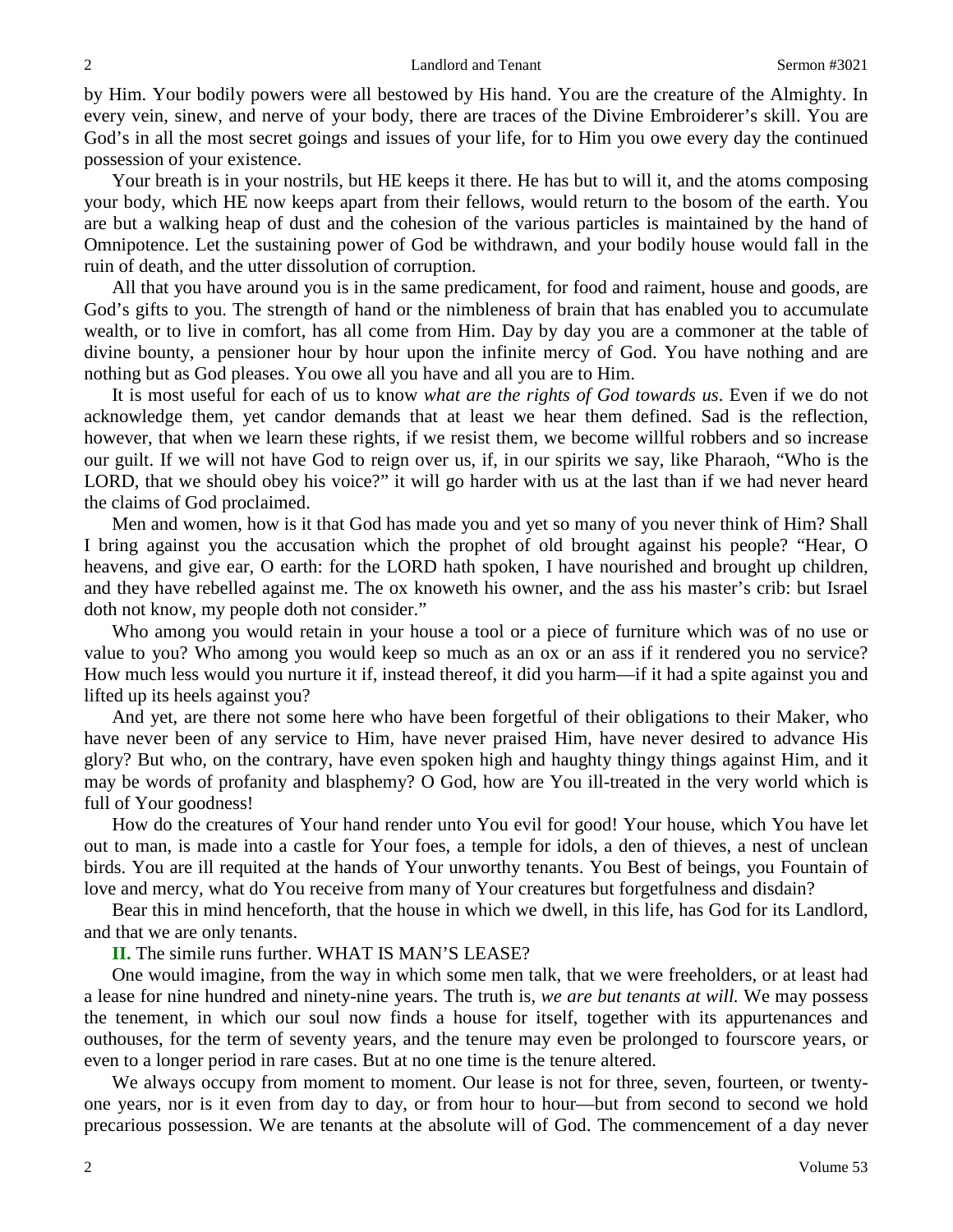secures the ending of it to us alive, and the striking of the clock, as the commencement of the hour, is no guarantee that we shall hear it strike again.

Every second, we hold our lives, and goods, and chattels upon the sole tenure of the divine will. God has but to say to us, "Return, ye children of men," and we return to the dust. Flowers are not more frail, moths more fragile, bubbles more unsubstantial, or meteors more fleeting than man's life. What transient things we are! I said, *We are,* but I made a mistake—we are *not.* We but begin to be, and ere we are, we are not. It is God alone who can say, "I AM." None of the human race should dare to pronounce those words.

Yet how many live as if their tenant rights of this mortal life, and all its goods, were a fixed tenure and entailed upon themselves irrespective of assigns, or heirs, or superior lord of the manor or freeholder of the soil. "Their inward thought is that their houses shall continue forever and their dwelling places to all generations. They call their lands after their own names." To such people as these, the words of the apostle James are very applicable, "Come now, you who say, Today or tomorrow we will go into suchand-such a city, and continue there a year, and buy and sell, and get gain: whereas you know not what shall be on the morrow. For what is your life? It is even a vapor that appears for a little time and then vanishes away."

Yet how often we fall into the same error! Have not some of you, my friends, been laying out your plans for months and even years to come? You have considered where you will spend the summer and where you will live when you retire from your business. Ah, boast not yourselves of tomorrow, much less of summer or of autumn, for you know not what a day, or even an hour, may bring forth.

O man of dying woman born, ask of God to give you day by day your daily bread and let your living and your planning be after the fashion of day by day, for when you begin to reckon for far-off time, it looks as if you had never prayed, "So teach me to number my days, that I may apply my heart unto wisdom." O you young ones, say not, "We will give the first and best of our days to the flesh, and offer God the rest."

O you young ones, say not, "We will give the first and best of our days to the flesh, and offer to God the rest." You may have no remaining years to offer. You may be consumed in the morning of your lives. Say not, you men who are in the midst of the world's business, "We will retire soon, and in the cool of our age we will think upon the things of God." You may have no evening of old age, perhaps your sun will go down at noon. You may be called hence, from the counting-house, while yet the ink upon the pages of the ledger is undried, and the Bible as yet unstudied.

Set your house in order, for your great Landlord may serve an ejectment notice upon you, and there will be no hope of resisting it, though the wisest of physicians should seek to bar the door. Here is the writ and these are the express words, "Thou shalt die, and not live." Even the most aged presume that they shall live yet longer and the traditions of Jenkyns and of Old Parr, I doubt not, have tempted hundreds to imagine, even when they have been verging upon eighty or ninety, that they may still live a few years longer in quiet possession of their tottering tenement whose pillars are shaken, whose windows are darkened, and whose very foundations are decaying.

We cling with dreadful tenacity to this poor life and the little which we foolishly call our all. It were well if we could cling with such fast hold to the life that is to come, for that alone is worth clinging to, since it is forever—whereas this is to be but for a little time even at the longest.

What a reflection it is that within a hundred years, every one in our most crowded audiences (unless the Lord shall come), will be soundly sleeping amid the clods of the valley—and not one of all the present armies of men that populate our cities will be in possession of his house and lands, or will know aught of anything that is done under the sun!

We shall have gone over to "the great majority." We shall be, perhaps, remembered, perhaps forgotten, but at any rate, we ourselves shall mingle no more with our fellows in the mart, the street, the places of worship, or the haunts of pleasure. We shall depart from sea and land, from city and village, from earth and all that is thereon.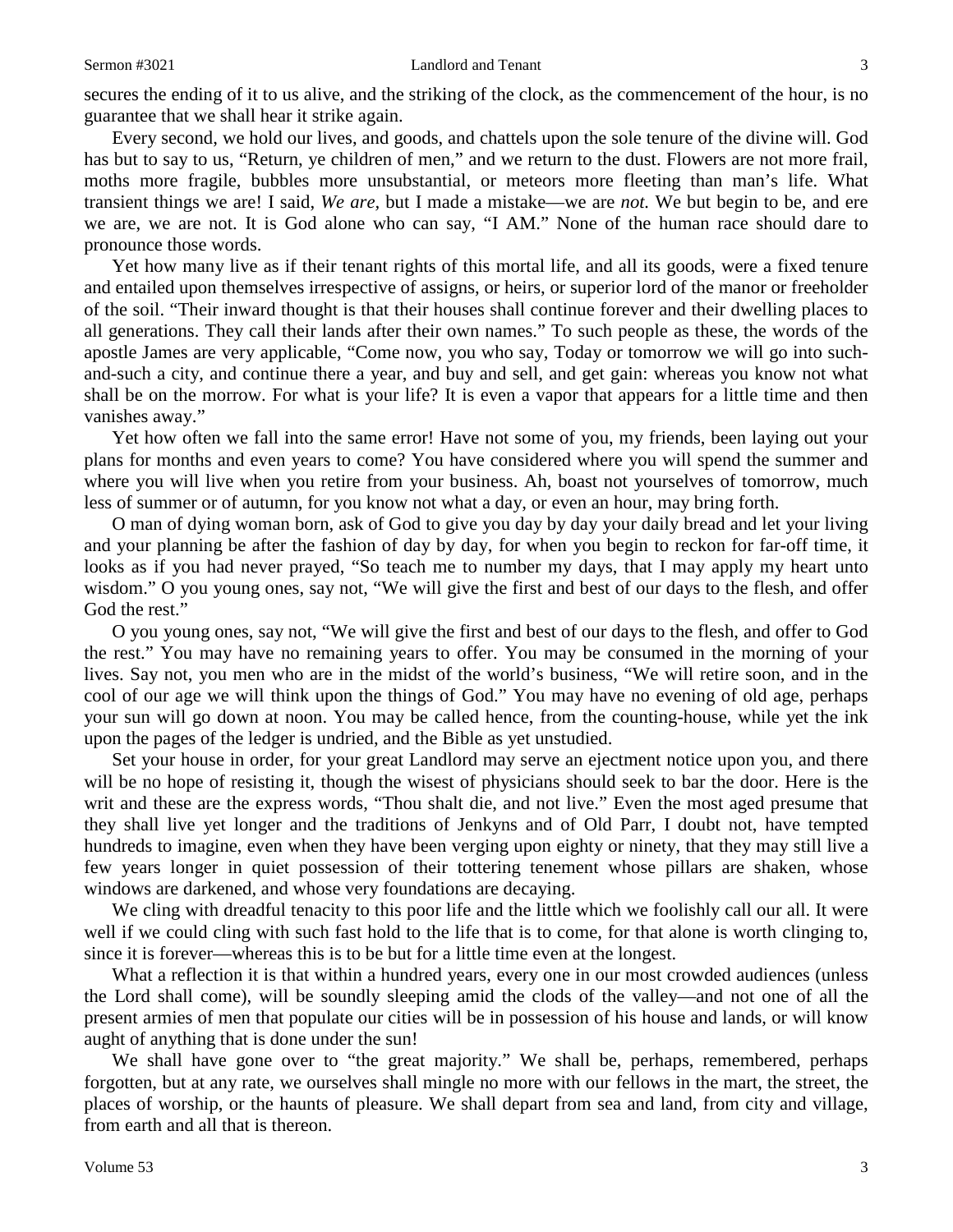Where will our immortal natures be? Where will our spirits be? Shall we be communing among the blessed harpers whose every note is bliss, or shall we be forever gnashing our teeth in remorse among the castaways who would not receive the mercy of God? We hold our house, then, on no firmer tenure than from moment to moment. Remember this, you dwellers in these houses of clay!

There is this clause in the lease, which I am afraid some have never observed, namely, that *the Landlord has at all times the right of ingress and egress over His own property.* I thank God that some of us have yielded to the Lord this right, and now our prayer often is that He would come into our house, and search us, and try us, and know our ways, and see if there be any evil way in us, and lead us in the way everlasting.

Time was when the last thing we wished for was the presence of God, when we said to Him, "Depart from us, for we desire not the knowledge of thy ways." But now, being renewed by His Spirit, we say to Him, "Abide with us." Beloved friend, are you always ready to open the doors of your heart to God's inspection? Do you delight in heavenly communion? Do you constantly invite the Lord Jesus to come in and sup with you, and you with Him? If not, you are forgetting one great clause in your lease, and let me also say, you are forgetting the greatest privilege that men can enjoy beneath the stars.

It is well for me to recall to your memories that, according to our tenure, *our great Landlord permits us to call upon Him to execute all repairs.* Our circumstances are apt to grow straitened, and He it is who gives us power to get wealth, He daily loads us with benefits. When our bodily tabernacle is shaken, He it is who heals all our diseases. When our sorrows and wants multiply, He it is who satisfies our mouth with good things, so that our youth is renewed like the eagle's.

It is well, no doubt, when we are sick, to seek direction from the physician, but it is a Christian action to resort first to JEHOVAH-Rophi, the Lord that heals us. "Is any sick among you?" What says the apostle? Does he say, "Let him use no medicine," as some "Peculiar People" say? Nay. Does he say, "Use medicine and nothing else," as the most of professors do? No such thing. Does he say, "Let him lie in bed, and expect his minister to come and see him," as though ministers, and elders, and deacons were omniscient? No such thing.

"Is any sick among you? Let him call"—that is his duty—"let him call for the elders of the church." And then, as the form of medicine then in vogue was that of anointing the body with oil, "let them pray over him," and let them use the ordinary means, "anointing him with oil in the name of the Lord." Have your medicine by all means, your homeopathy or your allopathy, or whatever may seem best, but beside that, make prayer your main confidence, for it is the Lord that heals us.

Jesus is the beloved Physician. If we had more faith in God and resorted more often to Him by prayer and faith, the prescriptions of the medical man might be more often wise, and his medicines more frequently useful. The Lord, who made our house, best knows how to repair the tenement and He permits us to resort to Him. When you are sick, my friend, remember this, and practice it.

**III.** Thus, then, have we spoken of the Landlord and the lease. Now, thirdly, we come to THE RENT THAT IS TO BE PAID.

We occupy a house which is evidently not our own and therefore there must be some rent to pay. What is it? The rent that God asks of His tenants is *that they should praise Him as long as they live.*  "Oh!" say you, "that is but little." I grant you that it is. It is but a peppercorn, a mere acknowledgment, but yet there are millions who never pay even that. They offer the Lord no thanks, no love, no service.

For the benefits they receive, they make no return, or rather, they make an evil recompense. The breath that He gives them is never turned to song. The food they eat is not sanctified with gratitude. The goods that He bestows are not tithed, nor are the first fruits of their increase offered to the Lord. Their hearts do not love Him. Their faith does not trust in His dear Son—their lips do not speak of Him and magnify His glorious name.

This is most unrighteous and ungenerous. For us to praise God is not a costly or painful business. The heart that praises God finds a sweet return in the exercise itself. In heaven, it is the heaven of perfect spirits to praise the Lord. And on earth, we are nearest heaven when we are fullest of the praises of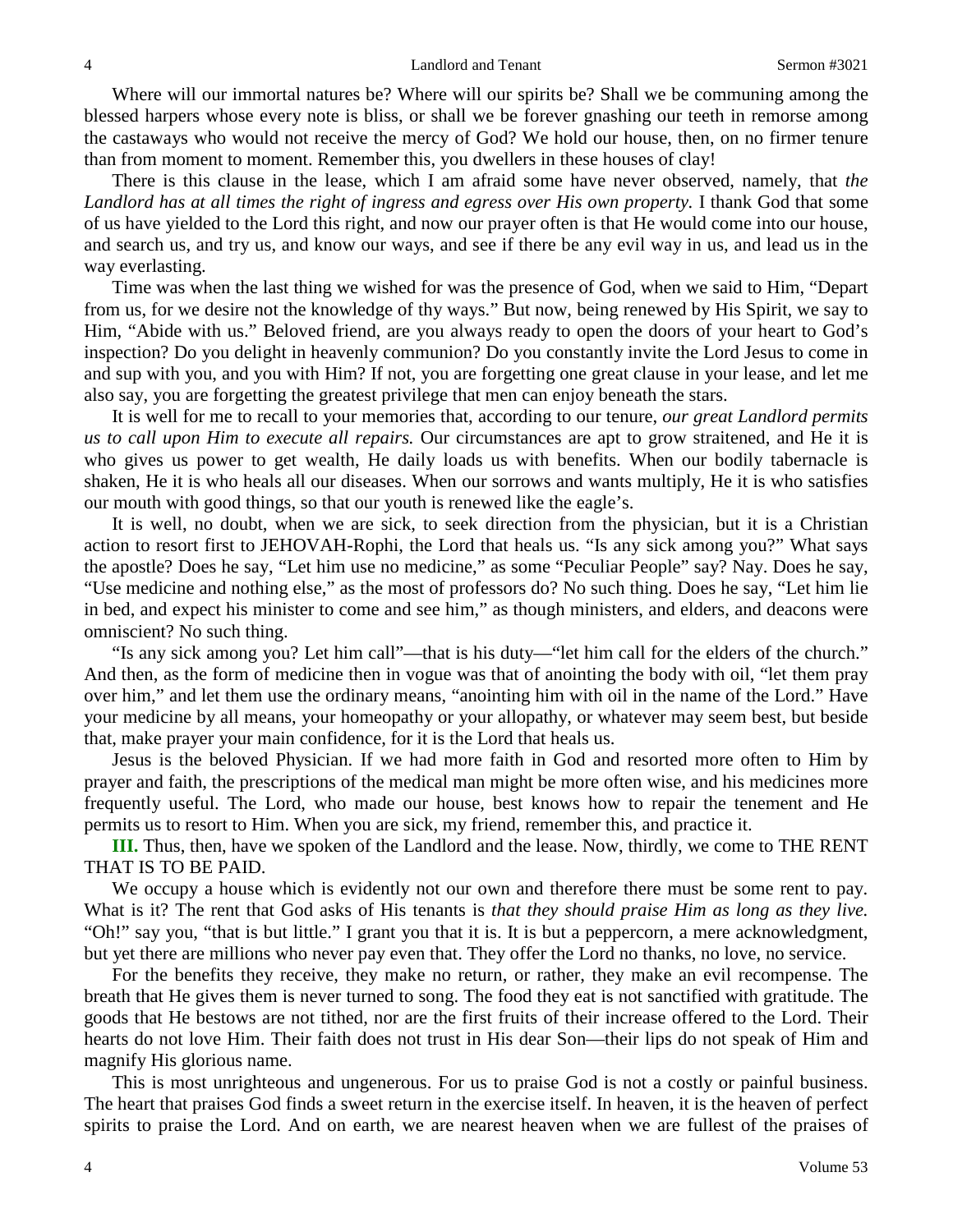JEHOVAH. But how ungrateful are those who are tenants in God's house and yet refuse the little tribute which He asks of them!

The question is raised, *how often ought the rent to be paid?* You know, in law, the time when the rent of a house is due always bears a relation to the tenure upon which it is held. If a man takes a house by the year, he pays his rent by the year. If he takes it by the quarter, he pays by the quarter. And if we hold our house by the moment, we are bound to pay by the moment.

So, then, it was but simple justice when David said, "I will bless the LORD at all times; his praise shall continually be in my mouth." To live in the perpetual exercise of praise to God, is at once the Christian's duty and delight. "Nay," says one, "but we cannot do that, we have other things to think of." But remember, when the praises of God are not on our lips, they should be in our hearts. The incense was in the censer even when it was not smoking—our praise should abide with us till opportunity permits the holy fire to be applied.

Besides, I believe that our God is best praised in common things. He who mends a shoe with a right motive is praising God as much as the seraph who pours forth his celestial sonnet. You in your workshops, you in your families, you on your sickbeds, you anywhere according to your avocations—if you offer, through Jesus the Mediator, the love of your hearts—are paying the rent of praise unto God Most High. Oh, to be continually doing this!

But brethren, *I am afraid that we are in arrears.* Those of us who have paid the most rent are still far behindhand. Yes, you were grumbling this morning—*that* was not rendering a worthy recompense for benefits received. Shall a living man complain? There are some who do little else but complain. They complain of the times, of the weather, of the government, of their families, of their trade. If, for once, they would complain of themselves they might have a more deserving subject for fault-finding.

The Lord is good and does good, and let His name be blessed. Let us, as His people, avow that, though He slay us, yet we will trust in Him. And if He make us groan under His heavy hand, we will even weep out His praises, and our expiring sigh shall be but a note of our life's psalm, which we hope to exchange full soon for the song of the celestial host above. Praising and blessing God in life, practically by obedience, and heartily with gratitude—this is the rent which is due for the house in which we dwell.

Are there not some of you who have not even recognized that you belong to God at all, and who up till now have been paying rent and rendering service to another master? I am often amazed in my soul at what men will do for that black master, the devil. Why, sirs, the devil will sometimes summon men to one of his conventicles at the street corner, where the gas is flaming, and they will cheerfully obey the summons*.* 

They will meet in such places with companions who are rude, boisterous, selfish, vulgar, and everything else that is undesirable and call them "jolly good fellows." If the devil would pick out some fine brave spirits for them to meet—men of wit, and genius, and information, one would not wonder so much at the readiness with which the dupes assemble, but the congregations of Satan are usually made up of men and women of the lowest and most degraded kind, and these people know it.

But when they are beckoned off to the assembly of the scorners, they go with the greatest readiness. And what is done at this gathering of the foolish? Well, they commune together in stupidities at which it must be hard to laugh, and meanwhile, they pass round the cup of liquid fire, out of which they cheerfully drink, and drink, and drink again, though each successive goblet is filled with deeper damnation.

These willing slaves drink at their master's bidding, though the cup makes their brain reel, sets their heart on flame, and makes them unable to keep their feet. Yes, and when he still cries, "Drink, yea, drink abundantly," these faithful servants swallow down the poison till they lie down like logs, or roar like demons. They will keep putting the cup of death to their lips, till delirium tremens comes upon them and possesses them as with hell itself. Thousands obediently render homage to Satan by drinking away their lives and ruining their souls.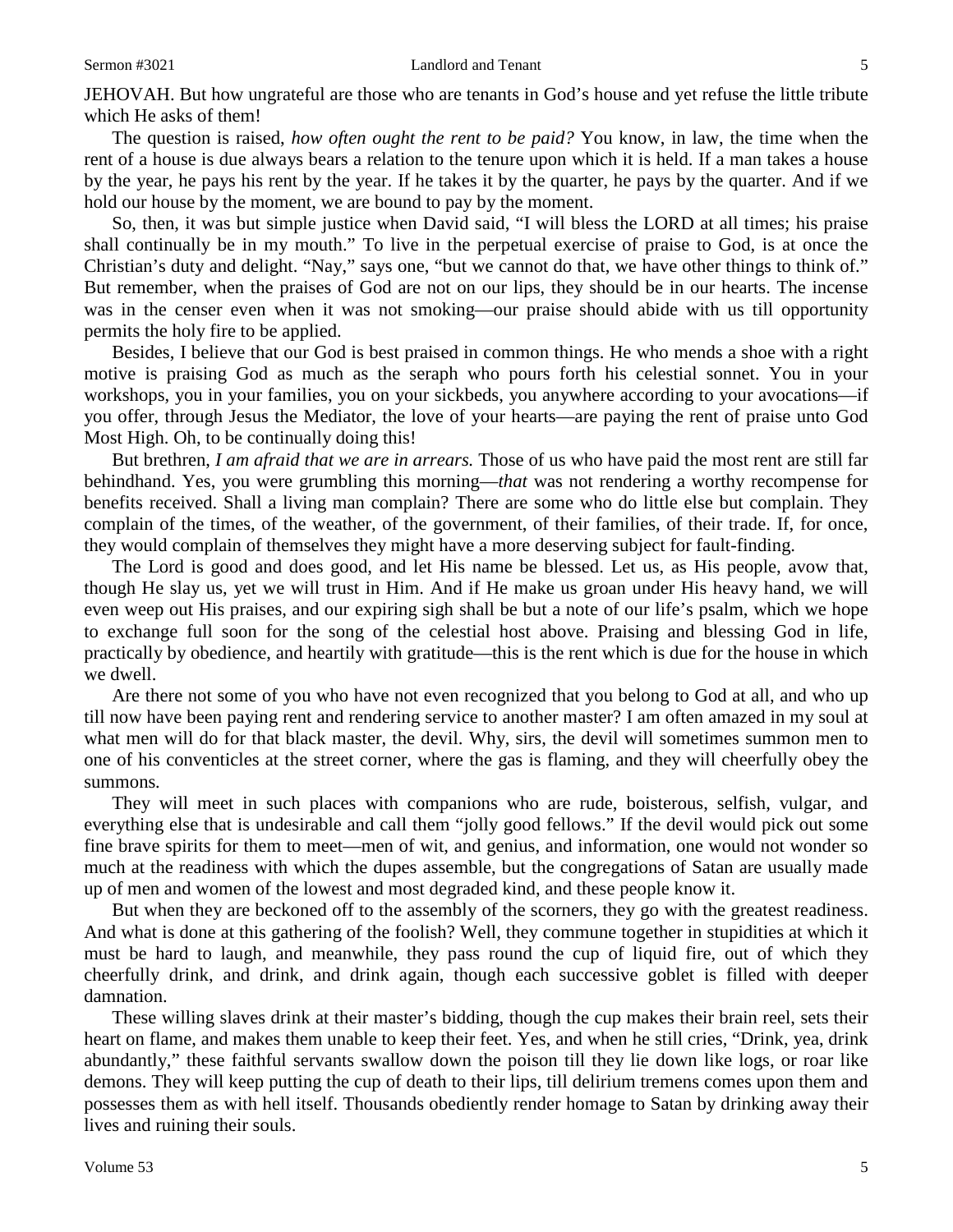How much further they go in serving their master than we do in following ours! Into hell itself they follow their accursed leader. They pay him his revenues without arrears, and yet his taxes are heavy and his exactions are most oppressive. Why, we have seen great lords hand all their estates over to Beelzebub. And when he has set up before them an image in the shape of a horse with a blue ribbon, they have bowed down and worshipped it, and offered their all at his shrine! I wish we could meet with some who would do as much for Christ as these have done for the devil.

Any kind of fashion, which may rule the hour, draws a mad crowd after it. No matter how absurd or ridiculous the mania, the worshippers of fashion cry, "These be thy gods, O Israel." Yes, Satan is marvelously well-obeyed by his servants. His rent is regularly paid, and yet he is not the rightful owner, and has no title to the house of manhood.

Yes, men will even run after him to offer their homage. They will throw down their lives before his Juggernaut car of profligacy and cast themselves beneath its wheels, while the golden chariot of Christ, paved with love for men, traverses their streets, and they have not a word of acclamation or of praise for that Prince of Peace.

O come, you servants of Jesus, and be ashamed of this! Come and render to your Lord your full service. Throw your hearts' enthusiasm into your religion. Be at least as earnest for God as others are for the devil. Be at least as self-denying and self-sacrificing as they are who run the mad career of sin. Pay your rent to the great Landlord and let the arrears be made up.

**IV.** But I must not linger. The next point to be considered is MAN'S DUTY WITH REGARD TO THIS HOUSE OF WHICH HE IS THE TENANT.

The text says, "Set thine house in order." This shows that *we are not to destroy it, nor even to injure it.* Our body should be the temple of the Holy Ghost. Nothing should be done by us that may injure our body, for, in the case of the believer, it is a precious thing, ordained to rise, again at the last day, since Chris Jesus has bought it, as well as the soul which it contains, with His own blood. Nor are we to waste our substance, for this is the accusation which, of old, was brought against the unjust steward, that he had wasted his master's goods.

*We are to set our house in order,* that is, *our own house.* Some persons are very busy setting other people's houses in order and oh, how fast their tongues will go when they are sweeping out their neighbor's kitchen or dusting out his cupboard! *Set your own houses in order,* sirs, before you attempt to arrange the affairs of other people.

Again, *the tenant himself must do it.* "Set thine house in order." You must not leave it to a priest. You must not ask your fellow man to become responsible for you. You must make personal application to Him who can set all in order for you, even to Him who came into the world and died for this very purpose. If you need oil for your lamps, you must go to them that sell and buy for yourselves, for your fellow virgins can give you none of their oil. Set your own house in order. This is the chief business of every living man as a tenant under God.

*What kind of order is my house to be set in?* My conscience will help to tell me that. An enlightened conscience tells us in what kind of order our heart, our family, and our business should be. By its teachings, we may learn how all the departments of the house should be ordered. It cannot be right that the body should be master over the soul—conscience tells us that.

It cannot be right that the memory should retain only that which is evil. It cannot be right that the affections should grovel in the mire. It cannot be right that the judgment should put bitter for sweet, and sweet for bitter. Conscience says that the heart is never right till the whole man is in Christ—till, by a living faith, we have embraced Jesus as our full salvation and have received the Holy Spirit as our Sanctifier. We are never right till we are right with conscience, and conscience tells us that we are never right till we are right with God. "Set thine house in order." Obey the inward monitor, listen to the still small voice, and prepare to meet your God.

Do you ask, "*What is God's order*?" You can see, by reading the twentieth chapter of the Book of Exodus what His thought of order was when He wrote the ten commands. You can learn what His order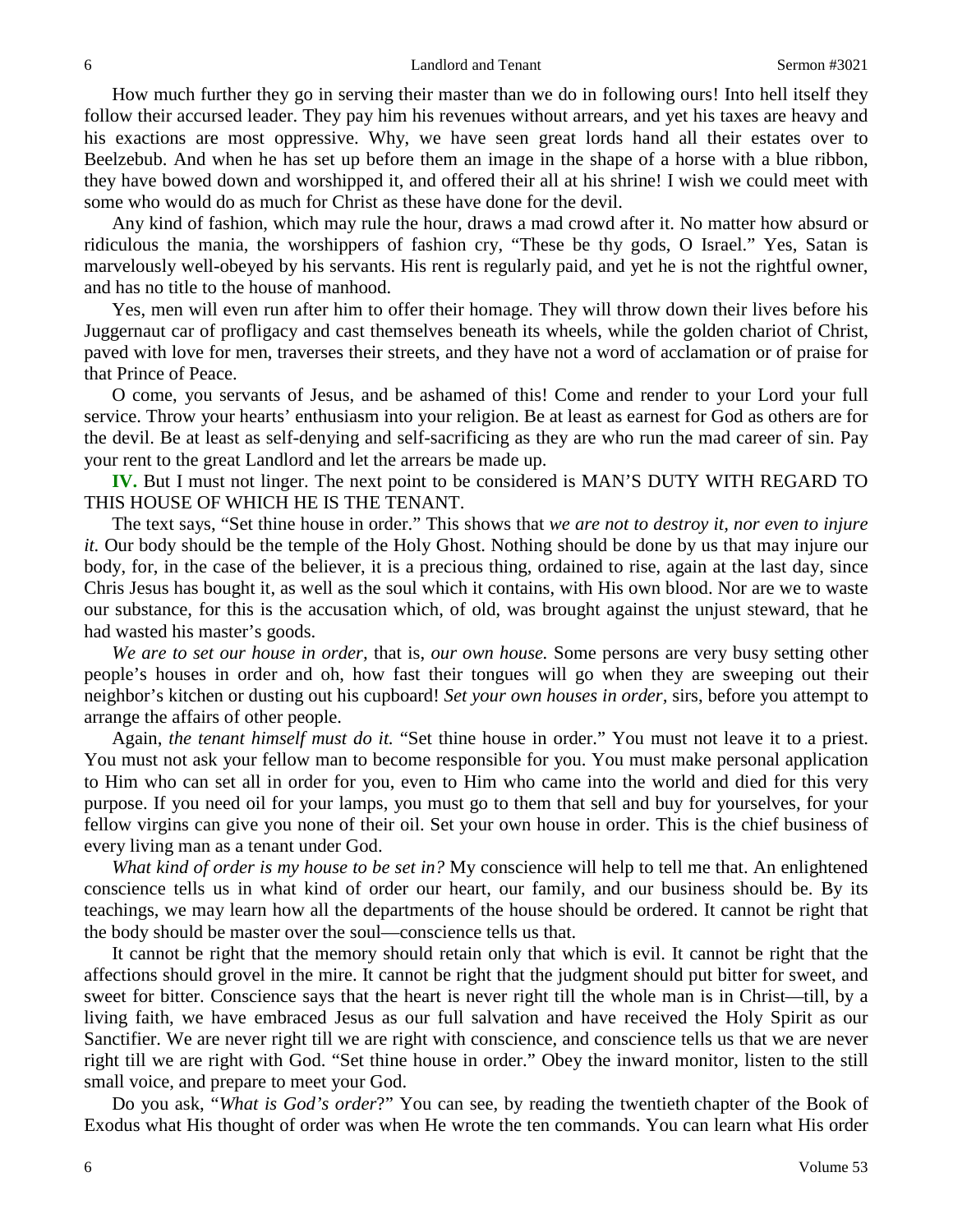### Sermon #3021 **Landlord and Tenant** 7

is under the Gospel, for we read that a new commandment has Christ given to us, that we love one another. And yet again, "This is his commandment, that we should believe on the name of his Son Jesus Christ."

Dear friend, is your house, in this sense, right with God? If, at this moment, you had to surrender possession, is everything ordered as you would wish it to be? If the arrow of death should now fly through this sanctuary and find a target in your heart at this moment, is it all right, *is it all right,* IS IT ALL RIGHT, as you would wish to have it when God's eye shall look upon you in the day of judgment?

What if in a single moment we should see the heavens on a blaze, and the earth should rock beneath our feet, and the dead should rise from their sepulchres? What if, instead of this Tabernacle and its gathered crowd, we should now suddenly see the King Himself upon the great white throne and hear the archangel's trumpet ringing out the notes, "Awake, ye dead, and come to judgment," is everything with us as we should like to have it for the blaze of that tremendous day and the inspection of that awful Judge?

Happy is that man who can say, "I have committed all to Christ—my body, soul, and spirit—all my powers and all my affections. I have committed all to Him by faith and prayer, so, come, Lord Jesus, come quickly for it is all right even now." "Set thine house in order," then. Conscience and God's Word will be your guides as to what is needed.

But I am afraid that in you, my friend, *very many things need careful attention and rearrangement.* Oh, that every day each of us lived a Christly life, for then we should not need to be told to set our house in order! I, as pastor of this church, though I trust I am not an idler, have never been able to look upon my own work with any sort of satisfaction. I am obliged to stand where the publican stood, with the prayer, "God be merciful to me a sinner," upon my lips, for my work is too vast and I am too feeble.

Is there any man here who can say that he fills his sphere to the full without an omission or transgression? If you can say so, my brother, I envy you, for it is not long before you will be in heaven. If that be not a self-righteous estimate, or a vainglorious opinion of yourself, inasmuch as you are so meet for heaven, you will soon be there—depend upon that.

But whatever there may be about us now, dear friends, which is not what we feel it ought to be, let the call come to each one of us at this moment, "Set thine house in order." The vain regrets in which we sometimes indulge, we often mistake for true repentance, but let us recollect that—

> *"Repentance is to leave The sins we loved before, And show that we in earnest grieve By doing so no more."*

As believers in Jesus Christ, if there is anything deficient in us, if there be anything excessive in us, if there be aught that is contrary to the Lord's mind and will, may the Holy Spirit come and correct it all, so that our house may be set in order!

Thus have I shown you in what manner our houses should be kept. But I am afraid that many of your houses want a great deal of setting in order. *Some of your houses need sweeping.* The dust and filth of sin are lying all over the floors. You want the precious blood to be sprinkled, or else if the Lord begins to sweep with the bosom of the law, it will happen, as Bunyan tells us, that the dust will be enough to choke your prayers or blind the eyes of your faith. May the Gospel come and sprinkle the water of grace and then may Christ come in and sweep your house.

But you need more than sweeping*—your house wants washing.* Every floor needs cleansing and there is no one but the Lord Jesus Christ who can do this. Nothing can make you clean but His blood. In many of your houses the windows are very filthy and the light of the glorious Gospel cannot enter, so as to bring with it an intelligent conception of the things of God. Oh, that this may be set right!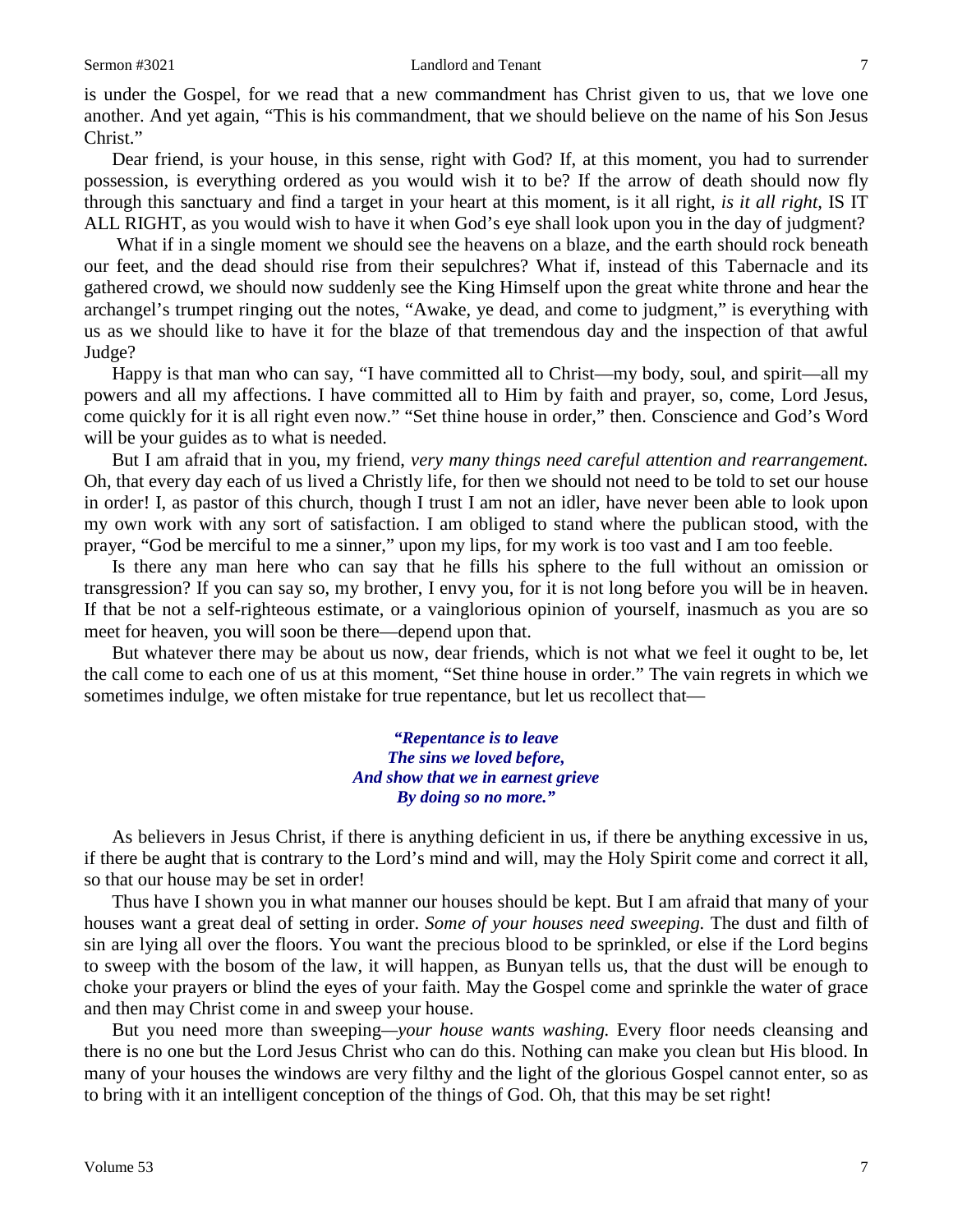The very drainage in some men's houses is neglected. Many a foul thing stagnates, ferments, and pollutes their souls. Ah! what is there that is in order in the unregenerate man? To every one in that state, the text calls loudly, "Set *thine* house in order." But sirs, unless Christ comes to help you, it is a hopeless task. Unless Christ and His Holy Spirit come to the rescue, your houses will remain out of order still, everything filthy and everything disarranged, and when the great King shall come and find it so, woe unto you, woe unto you, in the day of His appearing!

**V.** We shall close with the last thought, which is this, WE ARE BIDDEN TO SET OUR HOUSE IN ORDER, BECAUSE WE ARE SERVED WITH A NOTICE TO QUIT. "Set thine house in order; *for thou shalt die, and not live."*

This is not a reason for setting a house in order which bad tenants would care to consider—they wish to leave the house in as dilapidated a state as possible. But a just tenant desires to restore to his landlord his property unhurt. So is it with the man who is right with God. He wishes that when he dies, he may leave here on earth no trace of injury done to God, but many memorials of service rendered. He does not wish to leave the house as Satan left the poor possessed demoniac, rending and tearing him, because he was coming out of him, having great wrath because his time was short.

No, the honest man, who loves his God, desires to leave everything behind him that shall honor God and nothing that shall dishonor Him. Whitefield used to tell a story of a young man who could not live in the house where his old father had dwelt, because he said, "Every chair in it smelt of piety." He was a wicked, godless, rebellious, Christless man, and he could not stay where his father's holiness would force itself upon his memory and rebuke him.

Oh, I would like to make every chair in my house like that, so that when my boy comes into possession of it, he will think, "Why, there my father sat to study God's Word, and there he used to kneel in prayer, and now I have his house, I must imitate his ways."

A dear man of God, who has now gone to heaven, took me into his study one day and said to me, "You see that spot?" "Yes." "Well, that is the place where my dear wife used to kneel to pray and that is where, one morning, when I came to look for her, as she did not come down to breakfast, I found her dead." "Oh!" said he, "that is holy ground." And so it was, for she was a very gracious woman.

Oh, that we may so live that everything we leave behind us may be like Abel's blood that cried from the ground! May our habits and manners be such that, after our death, everything associated with us may be perfumed with holy memories! God make it so! God make it so!

Are you sure it will be so? I must appeal to some of you Christian people—are you not too negligent? Are there not with you, even with you, sins against the Lord your God? Might there not be much amiss with you if you were now called away? I beseech you, set your house in order.

Beloved friend in Christ, do try that everything may be in order for your dying, and everything now prepared for your departure, if it should happen tonight. *Do it for the church's sake.* So live that when the church misses you, there shall be left behind you your gracious memory and your holy example to inspire those who will mourn your departure.

So live that *the world* may miss your zealous efforts for its good. May all be so ordered, in your life, that you may never lead others astray by your example, but bequeath it as a legacy of encouragement to your successors! Order all things well *for your children's sake.* They will be pretty much what their parents were. Sovereign grace may interpose, but ordinarily, the mother shapes the child's life. May your life be such that it shall be a fair mold for your child's future existence!

Set your house in order, my dear brother, even though you are leaving it, *because you are going to a better one if you are a believer in Christ.* The old clay shed will be taken down and you shall dwell in marble halls. You shall leave the hovel for the mansion. The traveler's tent shall be rolled up and put away in the tomb to be exchanged for "a house not made with hands, eternal in the heavens."

Oh, let it not be said that you were so bad a tenant in the first house that you could not be trusted with a second, but may grace cause you so to set this house in order that you may quit it without